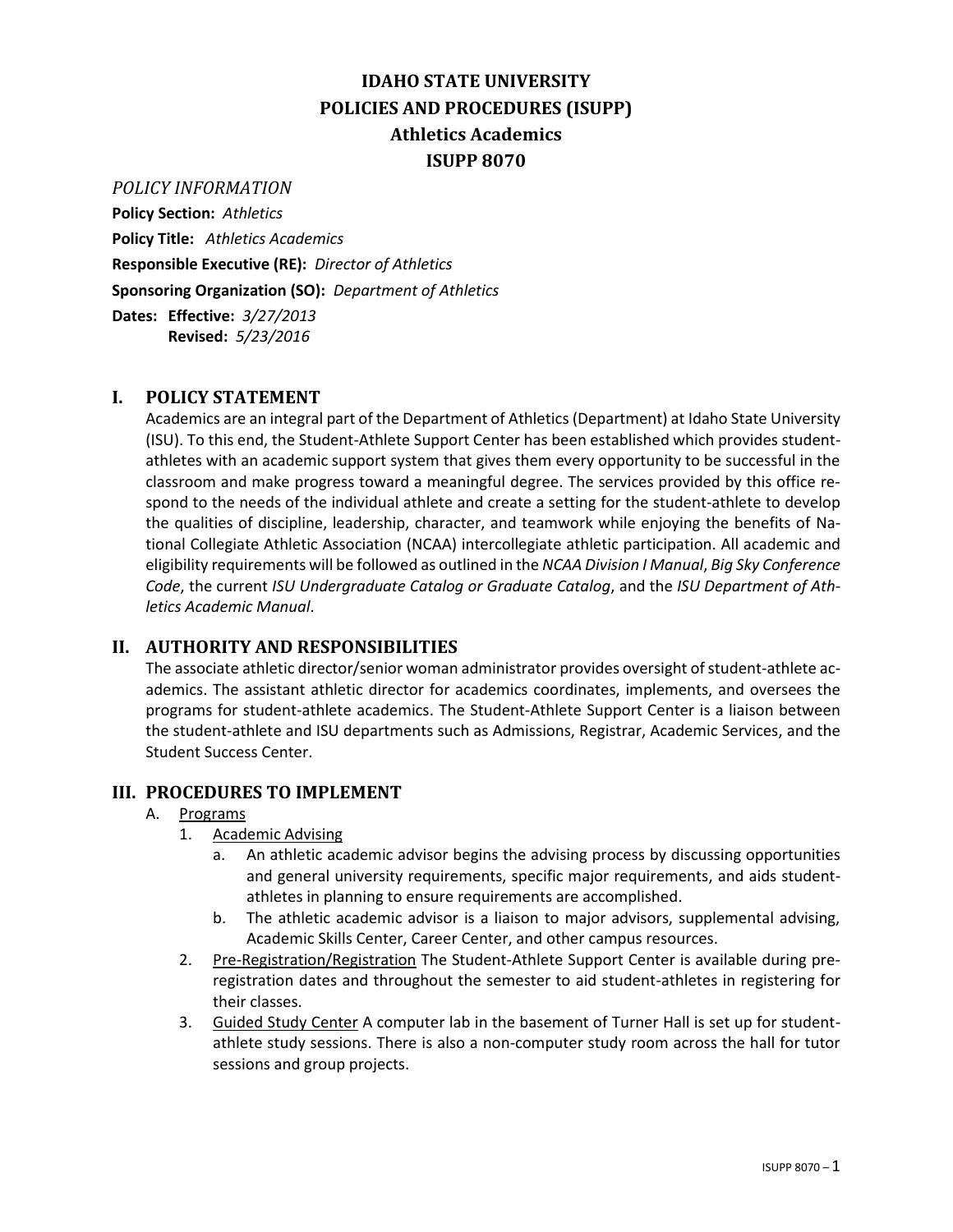- 4. Tutorial Services
	- a. The Student-Athlete Support Center provides all student-athletes with subject tutors, through the Content Area Tutoring (CAT) program, upon request from the studentathlete.
	- b. In addition, the Student-Athlete Support Center has posted times and days when all drop in labs are open for student use.
	- c. Specific rules and regulations regarding tutoring of student-athletes can be found in the *Peer Tutor Training Manual* (see the section on student-athletes).
- 5. New Student Orientation All new student-athletes (freshmen and transfers) are given an orientation. They are given a campus tour and are provided with information that will help them be successful during their time at ISU.
- 6. Academic Monitoring The Student-Athlete Support Center monitors the academic progress on a regular basis to be sure student-athletes are making satisfactory progress toward their degrees and maintaining NCAA (see NCAA Bylaw 14) and ISU academic/athletic eligibility.
- 7. Fifth Year Program The Department may provide a fifth year of financial assistance if candidates meet the minimum qualifications established by the Department. Any student-athlete must apply and be approved for the financial assistance.
- 8. Student-Athlete Handbook Each student-athlete receives a copy of the *Student-Athlete Handbook*, which includes the *Student-Athlete Code of Conduct*.
- B. Academics
	- 1. The academic progress toward a baccalaureate degree for each student-athlete shall be a priority of the Department.
	- 2. ISU admission standards shall apply to all student-athletes.
	- 3. Minimum academic requirements for eligibility shall be based on NCAA, Big Sky Conference, and ISU standards.
	- 4. Coaches are responsible for notifying student-athletes of academic eligibility requirements and to see that their student-athletes maintain the appropriate number of credit hours throughout the season to maintain their eligibility (see NCAA Bylaw 14).
	- 5. *Compliance Assistant Eligibility Checklists* are produced by the faculty athletic representative (FAR) or the assistant athletic director for compliance. The head coach and the assistant athletic director for compliance are to verify the accuracy of the checklists.
	- 6. Academic records are kept in the Student-Athlete Support Center.
	- 7. Coaches will receive a copy of the *Academic Summary* report.
	- 8. Each student-athlete must declare a major beginning their third year or fifth semester. The student-athlete must then enroll in a minimum of 12 credit hours each semester that apply toward graduation in that major (see NCAA Bylaw 14).
	- 9. To ensure satisfactory progress toward a degree is met, after a major is declared, each student-athlete must pick up an advising information form each semester from the Student-Athlete Support Center, meet with their major advisor, and return the completed form to the Student-Athlete Support Center for evaluation.
	- 10. If a student-athlete is ineligible for athletic competition at the beginning of any semester due to incomplete grades, he/she may become eligible during the semester upon the removal of the incomplete grade or grades on the official records in the Registrar's Office.
	- 11. A student-athlete who participates in a sport that extends over two semesters must meet all academic requirements for both semesters.
	- 12. Student-athletes who are eligible during a term are academically eligible between terms until the first day of classes of the succeeding term. Student-athletes who have been academically ineligible during a term remain so until the day after the date of the last scheduled final exam and the grades, which make them eligible, are received and posted in the Registrar's Office on the official grade sheet.